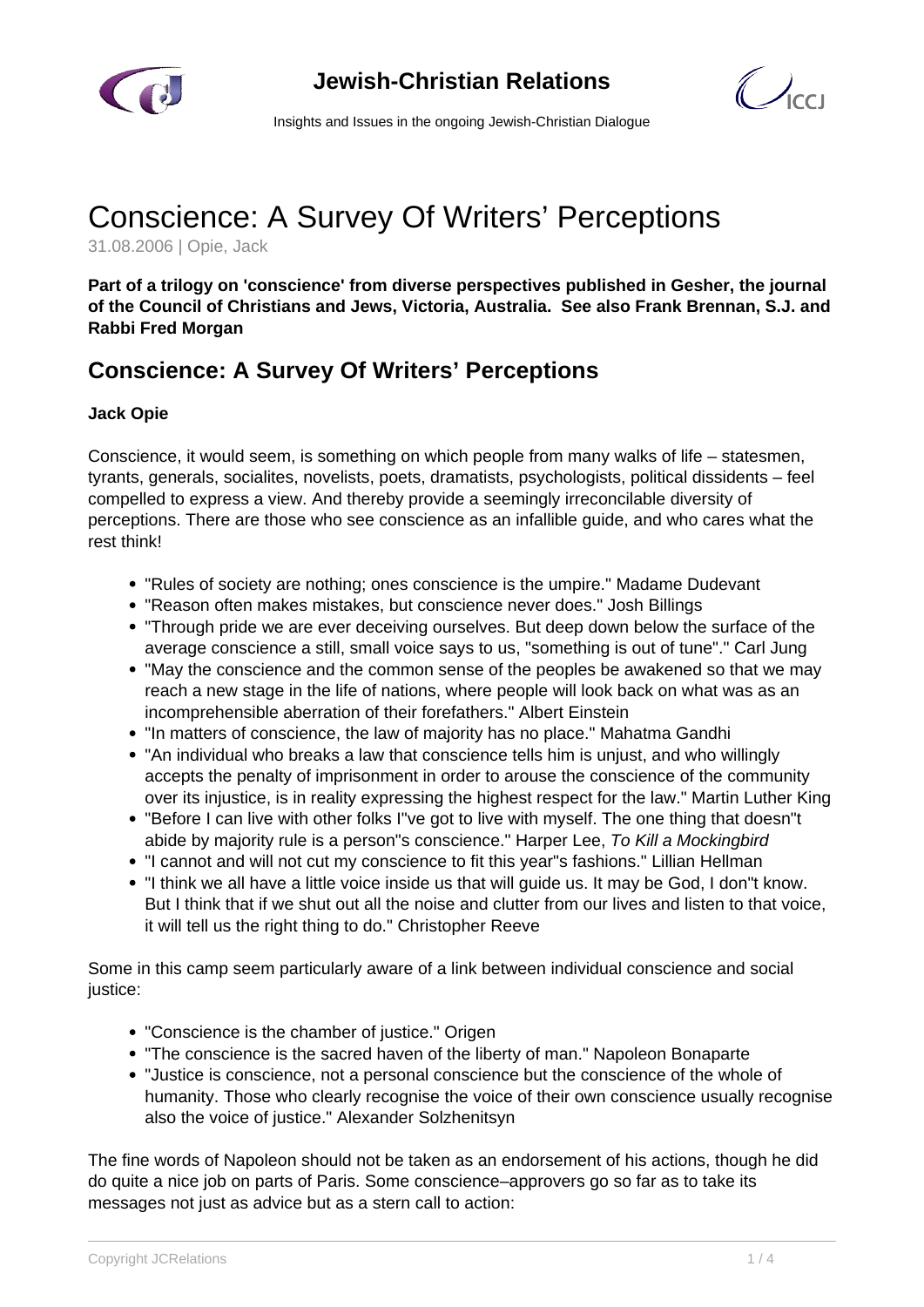- "Tis the business of little minds to shrink; but he whose heart is firm, and whose conscience approves his conduct, will pursue his principles unto death." Thomas Paine
- "To sin by silence when they should protest makes cowards of men." Abraham Lincoln
- "When will our consciences grow so tender that we will act to prevent human misery rather than avenge it?" Eleanor Roosevelt
- "Thou shalt not be a victim. Thou shalt not be a perpetrator. Above all, thou shalt not be a bystander." Holocaust Museum, Washington, DC

So much for those who claim to rely on conscience as a guide. Now for the majority.

Amongst these, diversity reigns, reminding one of Tolstoy"s observation: "All happy families resemble one another, each unhappy family is unhappy in its own way." A considerable number focus on the fallibility of conscience as a guide, though all manner of reasons are put forward. One unexpected contributor is George Washington who apparently finds conscience a bit fragile: "Labour to keep alive in your breast that little spark of celestial fire, called conscience." As for others:

- "You should not believe your conscience and your feelings more than the word which the Lord who receives sinners preaches to you." Martin Luther
- "We only labor to stuff the memory, and leave the conscience and the understanding unfurnished and void." De Montaigne
- "A man"s conscience and his judgment is the same thing; and as the judgment, so also the conscience, may be erroneous." Thomas Hobbes
- "Avoid lawsuits beyond all things; they pervert your conscience, impair your health, and dissipate your property." Jean De La Bruyere
- "Conscience in most men, is but the anticipation of the opinions of others." Jeremy Taylor
- "Conscience and cowardice are really the same things. Conscience is the trade–name. That is all." Oscar Wilde
- "People talk about the conscience, but it seems to me one must just bring it up to a certain point and leave it there. You can let your conscience alone if you"re nice to the second housemaid." Henry James
- "We grow with years more fragile in body, but morally stouter, and can throw off the chill of a bad conscience almost at once." Logan Pearsall Smith
- "Most people sell their souls, and live with a good conscience on the proceeds." Logan Pearsall Smith
- "The conscience of children is formed by the influences that surround them; their notions of good and evil are the result of the moral atmosphere they breathe." Jean Paul Richter
- "A lot of people mistake a short memory for a clear conscience." Doug Larson
- "First they came for the Jews. I was silent. I was not a Jew. Then they came for the Communists. I was silent. I was not a Communist. Then they came for the trade unionists. I was silent. I was not a trade unionist. Then they came for me. There was no one left to speak for me." Martin Niemöller
- "The paradoxical and tragic situation of man is that his conscience is weakest when he needs it most." Erich Fromm
- "What a man calls his "conscience" is merely the mental action that follows a sentimental reaction after too much wine or love." Helen Rowland
- "There is no self–delusion more fatal than that which makes the conscience dreamy with the anodyne of lofty sentiments, while the life is grovelling and sensual." James Russell Lowell
- "Film as dream, film as music. No art passes our conscience in the way film does, and goes directly to our feelings, deep down into the dark rooms of our souls." Ingmar Bergman.

Now that"s diversity. Far from being a guide, this group sees conscience variously as malleable,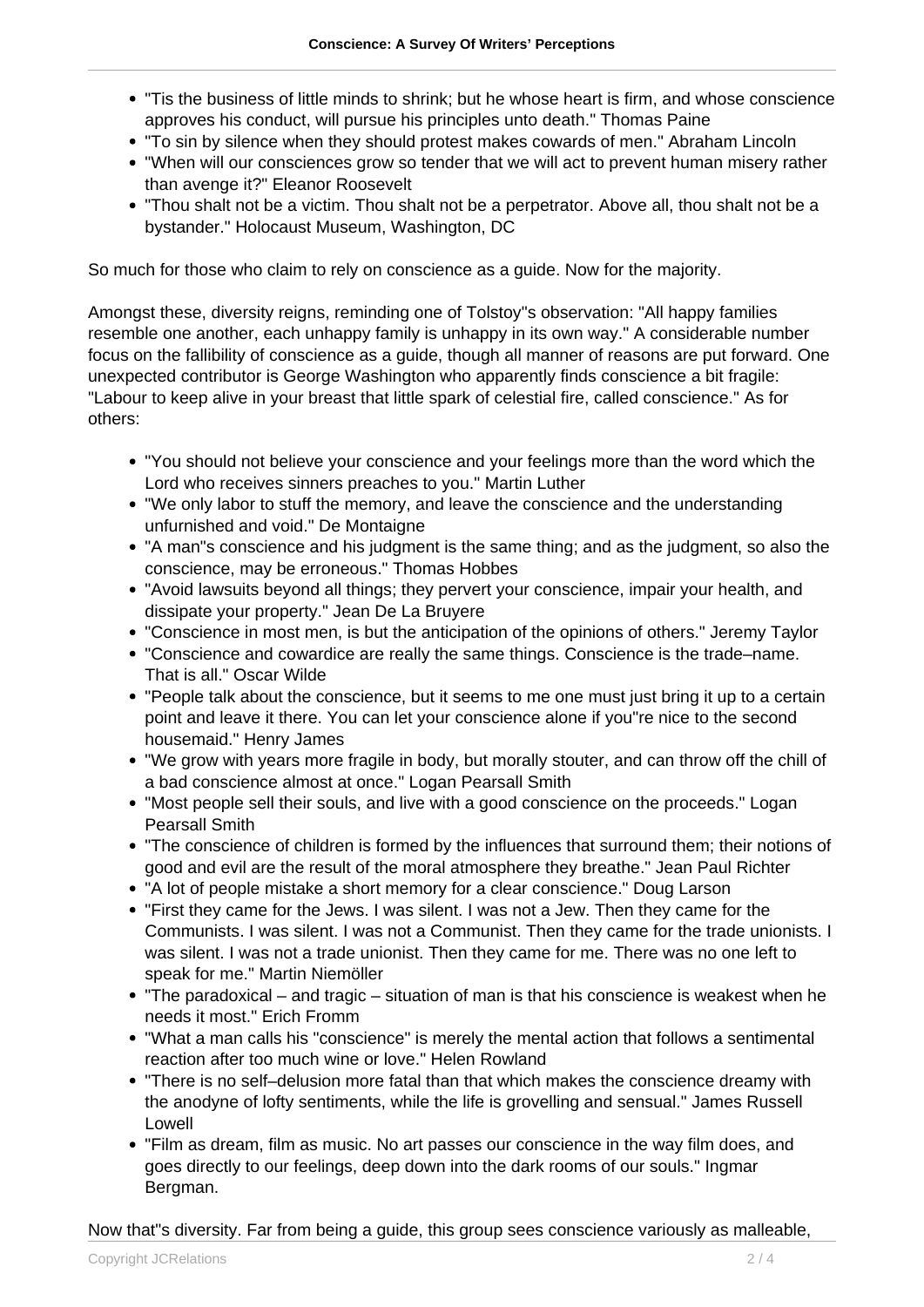fallible, impermanent, blinkered, narrow, weak, sophisticated, uncontrolled, malnourished, sentimental, complacent, or superficial. Let us turn now to another group whom we might term conscience–sufferers. They see it as a scourge, tormentor, goad:

- "Though the dungeon, the scourge, and the executioner be absent, the guilty mind can apply the goad and scorch with blows." Lucretius
- . "O coward conscience, how thou dost afflict me!" Shakespeare, King Richard III
- "It is always term time in the court of conscience." T. Fuller
- "The innocent seldom find an uncomfortable pillow." William Cowper
- "No ear can hear nor tongue can tell the tortures of the inward hell." Lord Byron
- "While conscience is our friend, all is at peace; however once it is offended, farewell to a tranquil mind." Lady Mary Wortley Montagu
- "Conscience is the worst sentence of all because every bad thing that happens to a guilty man is deemed a punishment." Rachel Hozier
- "Conscience is the still, small voice that is sometimes too loud for comfort." Bert Murray
- "Conscience is what hurts when everything else feels so good." Anon.
- "There is only one way to achieve happiness on this terrestrial ball, And that is to have a clear conscience or none at all." Ogden Nash
- "You don"t get ulcers from what you eat. You get them from what"s eating you." Vicki Baum
- "A politician would do well to remember that he has to live with his conscience longer than he does with his constituents." Melvin R. Laird

A third, very important group, seem to suggest that conscience is at best a hindrance, even an illness, something dispensable, which might or should be cast off.

- "Thus conscience does make cowards of us all." Shakespeare, Hamlet
- "To hell, allegiance! vows, to the blackest devil! Conscience and grace, to the profoundest pit! I dare damnation." Shakespeare: Laertes in Hamlet IV, v/131
- "Conscience avaunt, Richard"s himself again." Colley Cibber

These three views are drawn not from life but drama. No so, unhappily, the lamentable:

"I am freeing men from . . . dirty and degrading self–mortifications of a false vision called conscience and morality, and from the demands of a freedom and personal independence which only a very few can bear." Adolph Hitler

Others, including some of our most beloved humorists, see conscience as a mere nuisance, a killjoy.

- "It is by the goodness of God that in our country we have those three unspeakably precious things: freedom of speech, freedom of conscience, and the prudence never to practice either." Mark Twain
- "Good friends, good books and a sleepy conscience: this is the ideal life." Mark Twain
- "Conscience is a mother–in–law whose visit never ends." H.L. Mencken
- "The New England conscience doesn"t keep you from doing what you shouldn"t it just keeps you from enjoying it." Isaac Bashevis Singer
- "Conscience is the inner voice which warns us that someone may be looking." H. L. Mencken

The survey reveals some strange bedfellows. Thus Cardinal Newman, with his famous statement, "If I am obliged to bring religion into after–dinner toasts, I shall drink – to the Pope if you please – still, to conscience first and to the Pope afterwards" seems to position himself heart–warmingly close to Martin Luther, with his equally famous, "I am more afraid of my own heart than of the pope and all his cardinals. I have within me the great pope, Self." In another bed, as it were,